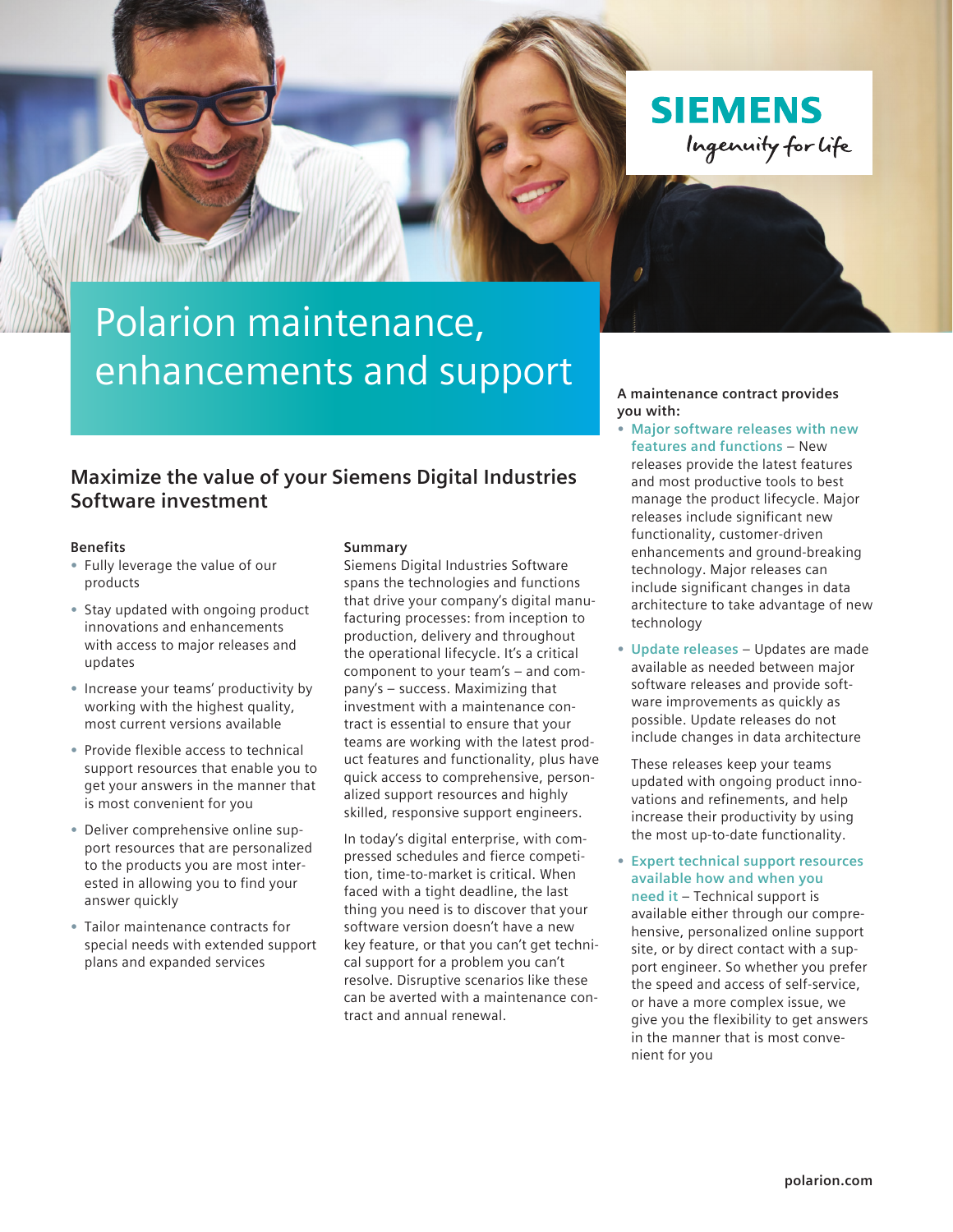## Polarion maintenance, enhancements and support



**Our online support** site offers anytime, anywhere access so you can find your answer quickly. Whether you need to search the knowledge-base, troubleshoot technical issues, download software and licenses, access documentation, or manage your support cases – our support site provides a personalized and customized experience with instant accessibility.

**Phone-based support** is also available. Our global network of highly skilled support engineers possess detailed knowledge of our products built over years of experience and industry practice. This expertise enables them to quickly understand, investigate and resolve your questions.

**• Regular technical communications** to notify you about the latest knowledge-base articles and product announcements tailored to your products or topics of interest. We offer several email communications to help

keep you informed about the latest technical content and special opportunities focused on the products you use. It's another way to keep you up-to-date and productive

- **• Support forums** are available where you can ask, learn, share and connect with thousands of other users from around the world. These popular forums provide another way to expand your product and industry knowledge by getting first hand insight from highly experienced users and our technical staff. Plus, it gives you an opportunity to share your expertise with others
- **• Submit product enhancement ideas**  that can be voted on by other customers and reviewed by our technical staff to help ensure our products continue to meet your needs. We actively encourage our customers to submit product enhancement ideas, many of which become important additions to new releases and enhancements

#### **Additional support options and services**

Our maintenance contract offers comprehensive features to keep your teams at their most productive. But in some cases, additional support is needed (special restrictions apply).

For these situations, our maintenance contracts can be extended with special support plans and optional expanded services. These options can be purchased together or separately, allowing flexibility in delivering resources and services to meet your unique requirements.

- **• Support plans** For increased efficiencies and a more productive work environment, our Silver and Gold plans offer extended support hours, increased response commitments and other features that can be tailored to your needs
- **• Premium Support Services** These expanded services deliver a personalized and focused approach. A resource to orchestrate and coordinate complex support management activities across your organization or a technical specialist with in-depth knowledge of your products and environment to address and resolve technical issues can enhance your support plan